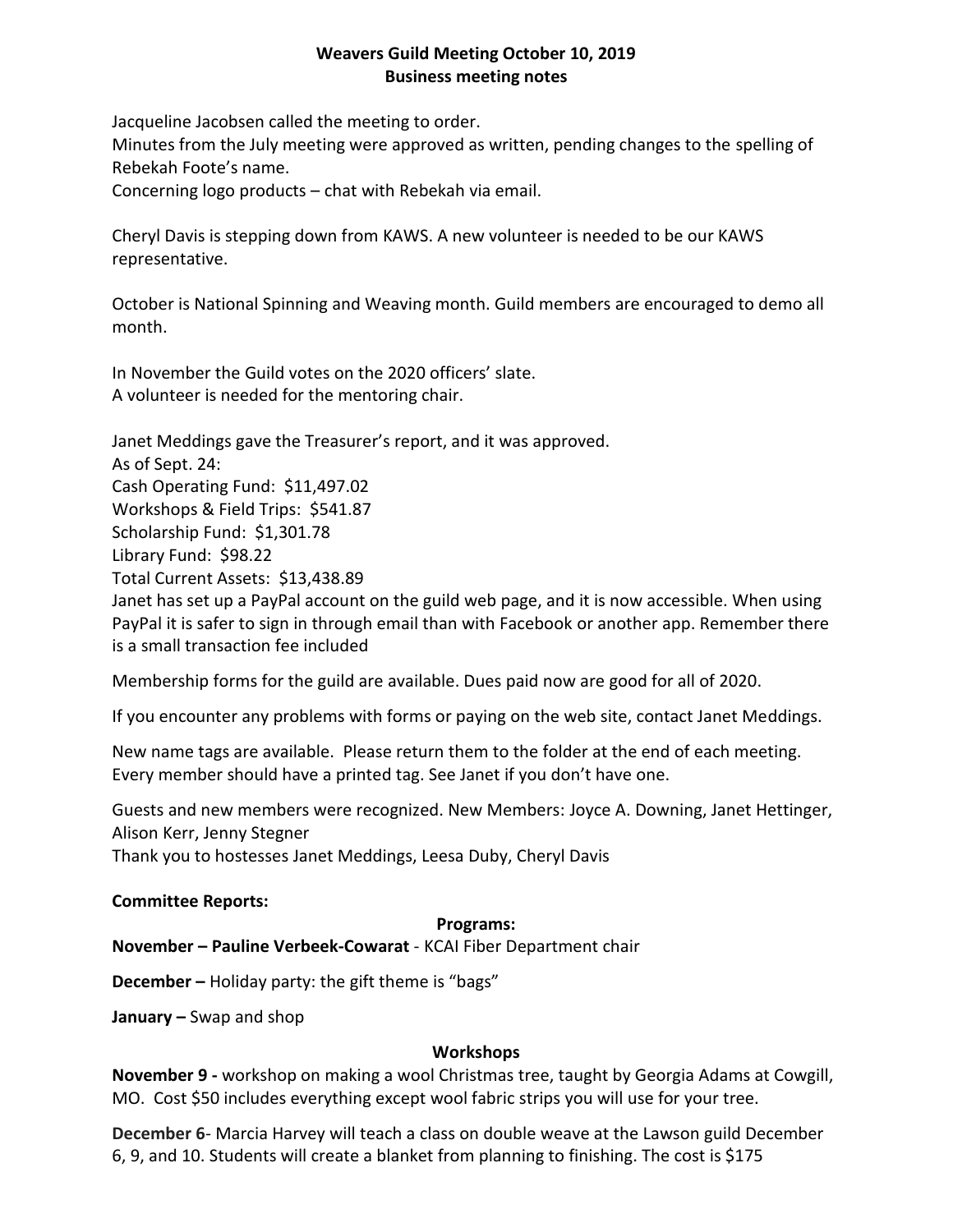## **Service Project**

The Weaver's Guild provides hand-work projects for the Hospice House as a service to our community. We need to keep a service project going in order to maintain our tax-free status. Contact Jackie Kincaid for more information.

When you bring supplies for this project, please put them in zip lock bags, and bring supplies for an entire project; for example, embroidery hoops, cloth, pattern, thread, needle, and scissors, *or* color pages and crayons or pencils, *or* yarn, crochet hook, pattern, and scissors…. Please begin the project, so the person who takes it up can just continue without having to think or plan. Examples would be to knit a few rows of a scarf, or embroider a leaf, etc.

## **Library**

New books are available in the library, as well as the whole set of Weaver's Craft Magazines.

# **Scholarships**

Gail White asks that everyone see the updated scholarship guidelines in the directory. Send any scholarship applications to Gail, who will forward them to the board for approval. Scholarships can be used to pay for real time or on-line classes.

## **Mentoring**

Mentors are needed to serve those in the Southeast quadrant of the metro area. Contact Cindy Smith if you need a mentor or are interested in becoming one.

## **Sewing Group**

The sewing group met at Trails West library to work on individual "fitted vests". Further meetings will meet the first Saturday each month at 10 a.m. at the Yarn Mercantile in Independence.

### **KAWS**

Registration for KAWS 2019 is available on the website. Dates for this event are October 11-13, and it will be at the Lion County Historical Center in Emporia, KS. Cost for registration is \$50. Classes are free. Vendors welcome.

Registration for KAWS 2020 will begin November, 2019, and will be available on line.

The 2020 conference will be held on the first weekend of May and will be the first time KAWS has worked along-side Missouri Fiber Artists. It presents a unique opportunity for sharing talent and knowledge. Kansas City Weaver's Guild will host.

Volunteers are needed in all areas. Contact Cheryl Davis if you are willing to volunteer

The schedule so far includes workshops, classes, general conference, and key-note speaker.

### **Felting Group**

October meeting – Sue Metzler

# **Rigid Heddle Group**

The Rigid Heddle study group- last Thursday of month - 1:00 pm at the home of Mary Babcock in Lee's Summit. Everyone is welcome.